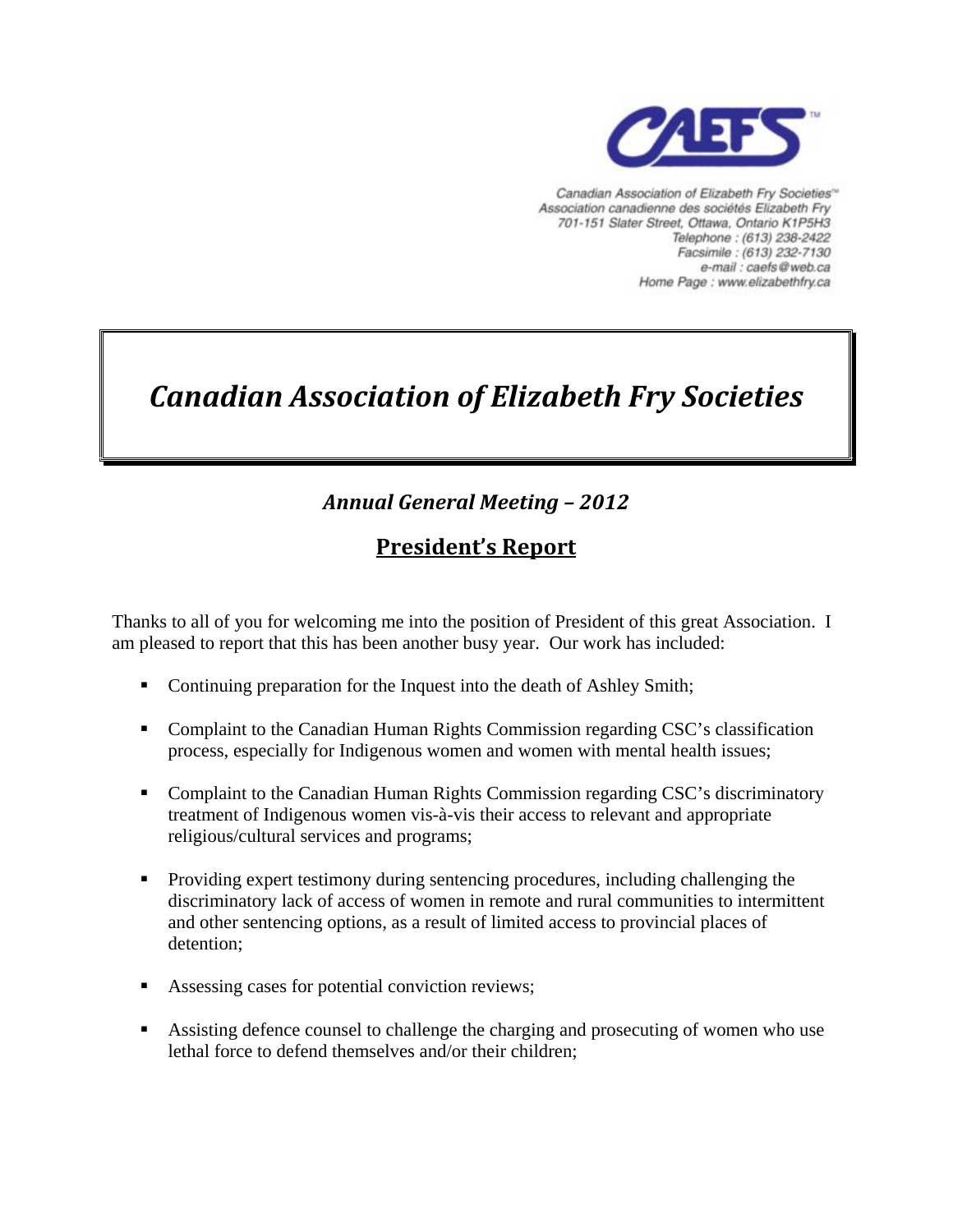- Intervening in the Ryan case at the Supreme Court of Canada, a case that raises fundamental questions about the availability of defences to abused women who take action to protect themselves and their children.
- **Presenting evidence to counter the regressive law and order agenda outlined in successive** new legislative reforms tabled in Parliament.

Over the next year, in addition to looking forward to continuing on the CAEFS' Board, I will continue to ensure that we update CAEFS' by-laws and constitution.

On behalf of the entire network, we thank all of the members of the Board of Directors and our membership for your continued efforts to maintain CAEFS' stellar reputation and steadfast determination to fulfill our mandate without compromising fairness, humanity or equality. We owe a debt of tremendous gratitude to all who have helped to build and shape CAEFS for the women and girls with and on behalf of whom we work.

Sue Dunlop President Canadian Association of Elizabeth Fry Societies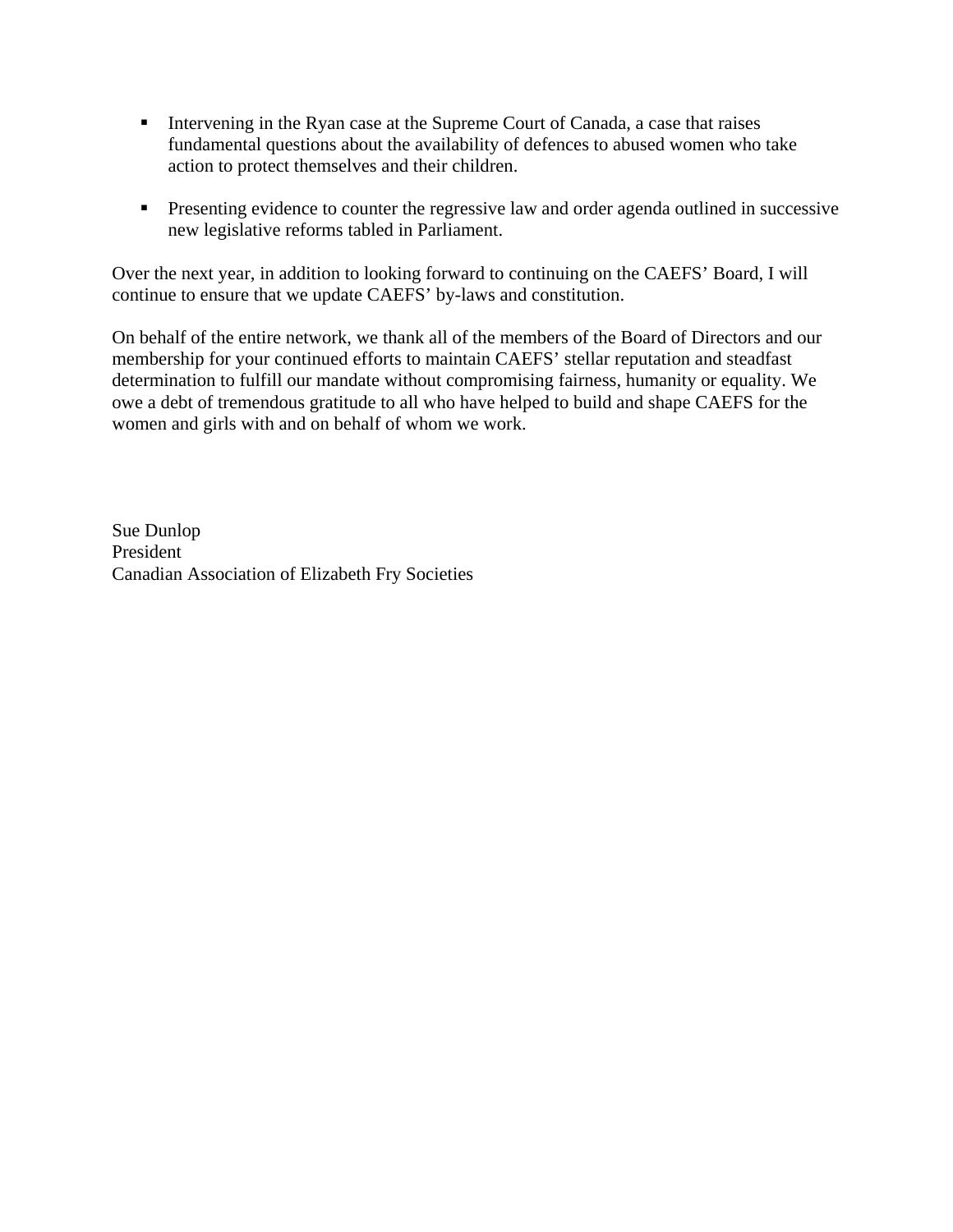

Canadian Association of Elizabeth Fry Societies<sup>16</sup> Association canadienne des sociétés Elizabeth Fry 701-151 Slater Street, Ottawa, Ontario K1P5H3 Telephone: (613) 238-2422 Facsimile: (613) 232-7130 e-mail : caefs@web.ca Home Page : www.elizabethfry.ca

# *Treasurer's Report*

## *Fiscal Year: April 1, 2011 – March 31, 2012*

It is with pleasure that I am able to report to our membership that the fiscal situation of the Canadian Association of Elizabeth Fry Societies (CAEFS) continues to remain positive and stable.

Once again, particularly in these times of economic, social and personal restraint, we are proud that we have ensured that the CAEFS' membership is well represented by our national office. Fiscal constraints have not diminished our efforts on behalf of the victimized, marginalized, criminalized and institutionalized women with and on behalf of whom we exist. Our Executive Director has continued to offset some of these expenses by donating to CAEFS the resources she raises via her speaking engagements, awards and her teaching at the University of Ottawa, Faculty of Law.

 We look forward to continuing to fulfill the mandate of CAEFS. A detailed accounting of our expenditures is available in our audited financial statements. You will note that we have a surplus this year due to a large donation to the education fund by Coralee Smith, Ashley Smith's mother, as well as a reversal of several years worth of stale dated cheques. All financial commitments have been met and CAEFS has operated in accordance with the direction of the Board throughout the past year. On behalf of the Board of Directors, I thank all of the membership for your continued efforts to maintain CAEFS' fiscal stability.

Cathie Penny Treasurer Canadian Association of Elizabeth Fry Societies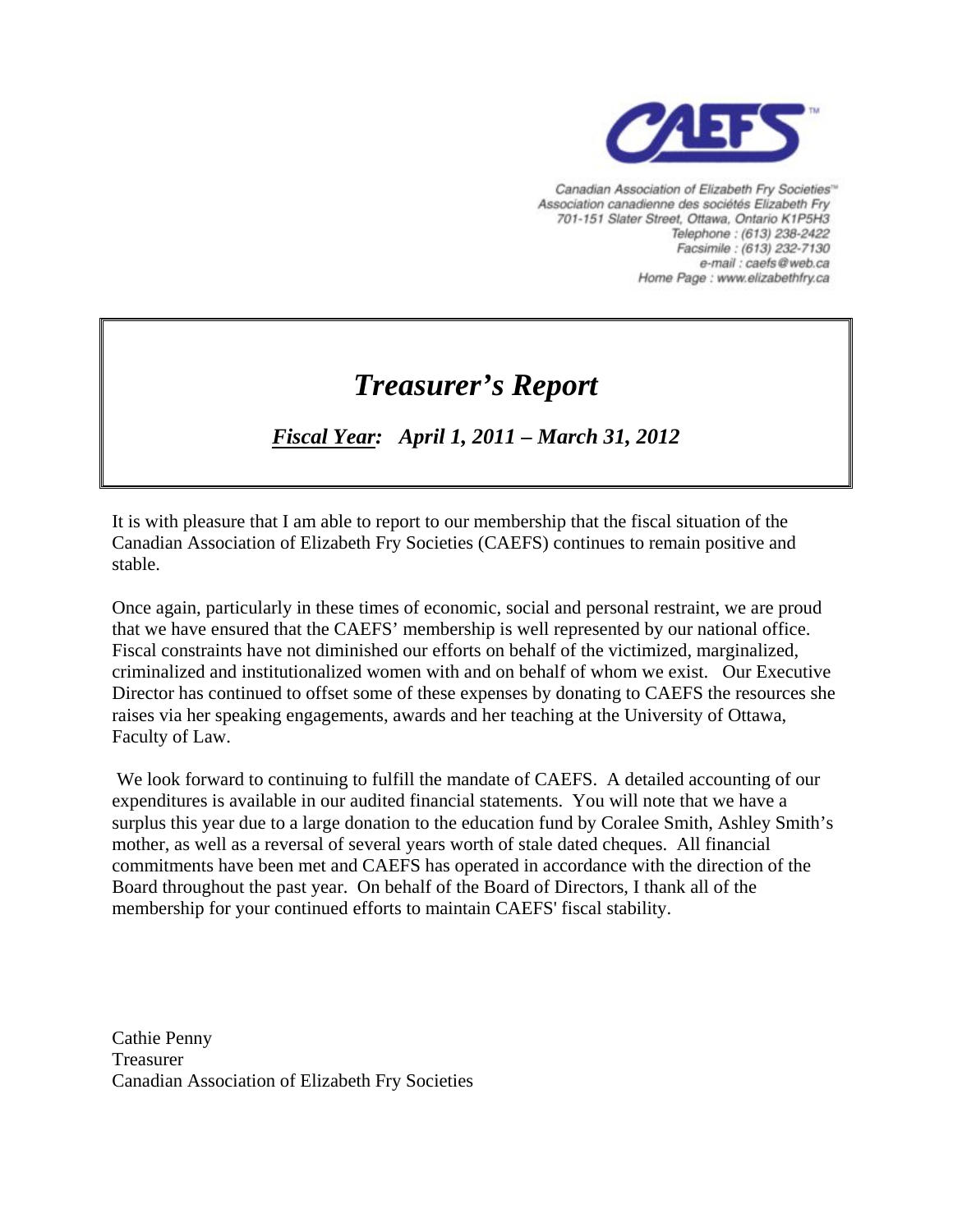

Canadian Association of Elizabeth Fry Societies<sup>16</sup> Association canadienne des sociétés Elizabeth Fry 701-151 Slater Street, Ottawa, Ontario K1P5H3 Telephone: (613) 238-2422 Facsimile: (613) 232-7130 e-mail : caefs@web.ca Home Page : www.elizabethfry.ca

# *Canadian Association of Elizabeth Fry Societies*

## *Annual General Meeting – 2012*

## **Executive Director's Report**

*…may I be directed what to do and what to leave undone -* Elizabeth Fry

Despite increasingly challenging legislative legislative reforms, this year has provided many wonderful opportunities for strengthening old and building new coalitions. It continues to be an honour and profound privilege to working with all of you, especially our membership, Board of Directors, and the women whose lived experience drives and informs our work. Thank you once again to each and every one of you for your ongoing commitment, care, compassion, strength, resilience and tenacity.

In terms of our activities, during the past year, we were invited by individual Members of Parliament, Senators, Parliamentary and Senate Committees to meet with and/or appear before them to comment on current legislative and policy reform issues on 45 occasions. Furthermore, we had 352 meetings with political staff and bureaucrats.

We spoke at 156 individual events, from public talks, recognition ceremonies, conference presentations to media events. I also attended regional meetings, either in person or via teleconference, and provided accompanied Regional Advocates to the federal prisons, in addition to having the opportunity to meet with Board members, staff and/or volunteers and clientele of 18 of our 25 members.

We contributed to media stories on 159 occasions and wrote 6 reports, articles or papers for presentation or publication, as well as 410 letters. This does not include the volume of additional information influx that the CAEFS office receives. For instance, we also dealt with 52,610 emails, 5,650 telephone calls, and 327 faxes.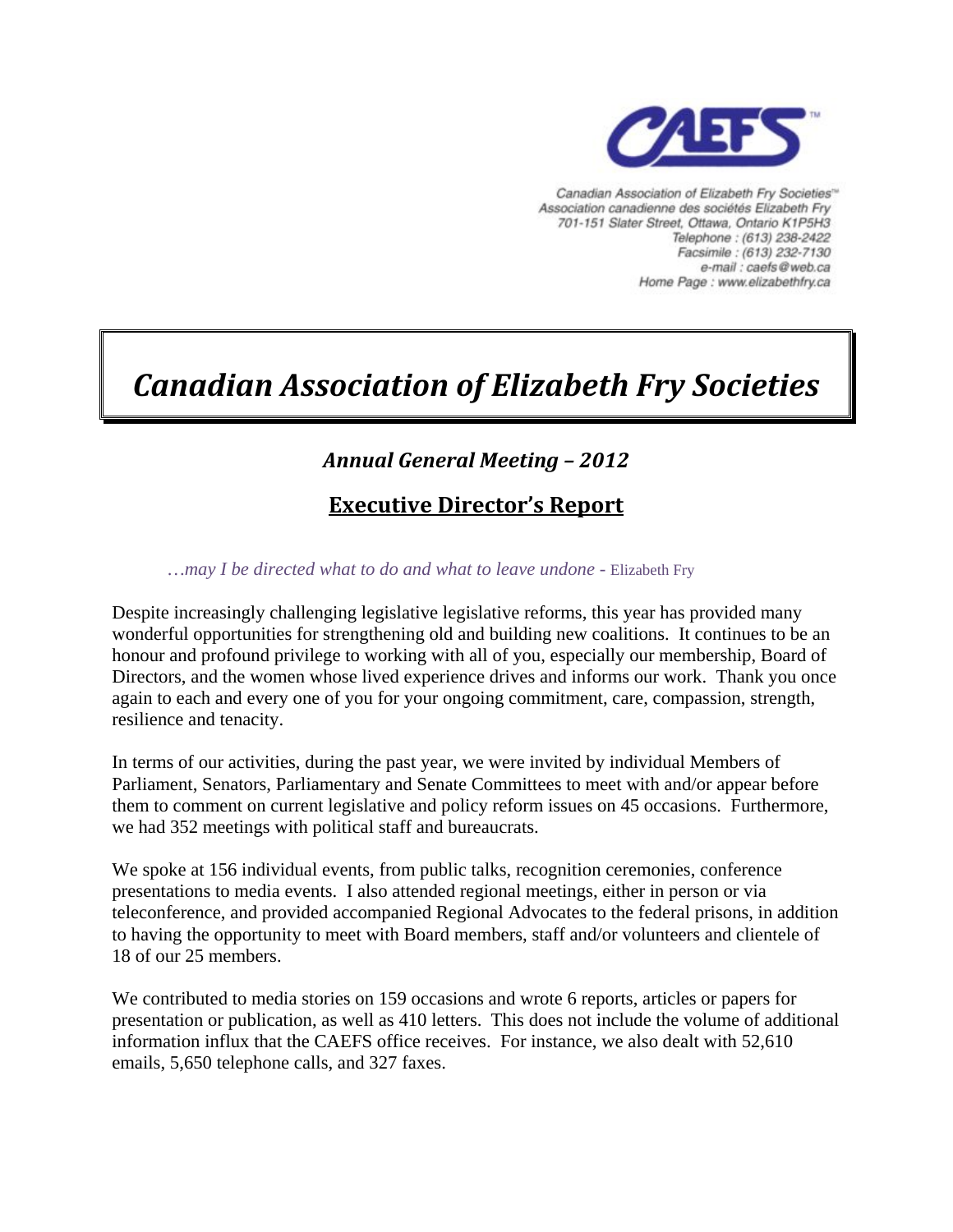The figures I just listed do not reflect the additional work contributed by our amazingly enthusiastic and creative membership across Canada. Regardless of resource limitations, our network of local Elizabeth Fry Society offices make a significant and enduring impact in their respective communities, regions, and for the country as a whole. This reality notwithstanding, this year we experienced, for the first time, the closure of two of our offices, due to inadequate resources. We fear more such challenging times for our membership, as these are challenging times and there is still much work to be done by our wonderful network of phenomenal women.

The remainder of this report will provide you with an overview of our work to promote the rights and entitlements of women with the lived experience of marginalization, victimization, criminalization and/or institutionalization. As we continue to learn and grow via our collective and collaborative efforts, we look forward to also celebrating the strength, flexibility, tenacity and evolution of the network and the amazingly courageous and resilient women and girls with whom we walk and work.

### **Priority Issues and Law Reform Initiatives**

Although we continue to see a proliferation of proposed new criminal and penal laws and policies (an updated list follows this report), we know that Canadians are smart, concerned and compassionate people. Despite misleading titles, inflammatory rhetoric and baseless allegations that punishment is an effective remedy to crime and a viable means of promoting public safety, there is mounting proof that the citizenry is increasingly skeptical. In fact, there is growing recognition in public discussion that pushes for longer, more punitive, and mandatory minimum sentences are not widely supported and are recognized as actually likely to promote fear and ignorance, rather than increase community security and personal safety. Moreover, it is clear that austere and isolating prison conditions are at best debilitating, and, at worst, brutalizing. The case for progressive sentencing and community integration policies is grounded in research and reliable evidence.

Canadian taxpayers are increasingly frustrated by the government's lurch toward longer and more punitive sentences. They are also fundamentally opposed to the long-term devastation occasioned by the evisceration of social, health, educational and fiscal resources. Likewise, as we heard first hand during the *Expanding the Space* event, co-hosted by the CAEFS Housing Committee and the YWCA on Parliament Hill, March 13, 2012, it is very clear that social and fiscal reinvestment ideas abound and many question the rush to accept prisons as the default for a lack of housing for the homeless, or shelter for those escaping violence. In addition, people are not willing to accept prisons as a substitute for community-based treatment for those with disabling mental health issues or childhood institutional abuse.

The Regional Advocate Teams in each of the regions continue to be a tremendous credit to CAEFS. Despite some challenges in the Prairies, where staff turnover and financial challenges have limited the availability of the team to conduct regular advocacy visits, the Region was assisted by the Pacific team and is rallying. Access to women in institutional living units, segregation and maximum security units, continues to be an issue on occasion, but the Advocates continue to do an excellent job of ensuring that they are as accessible as possible to imprisoned federally sentenced women. They give voice to the women inside and facilitate linkages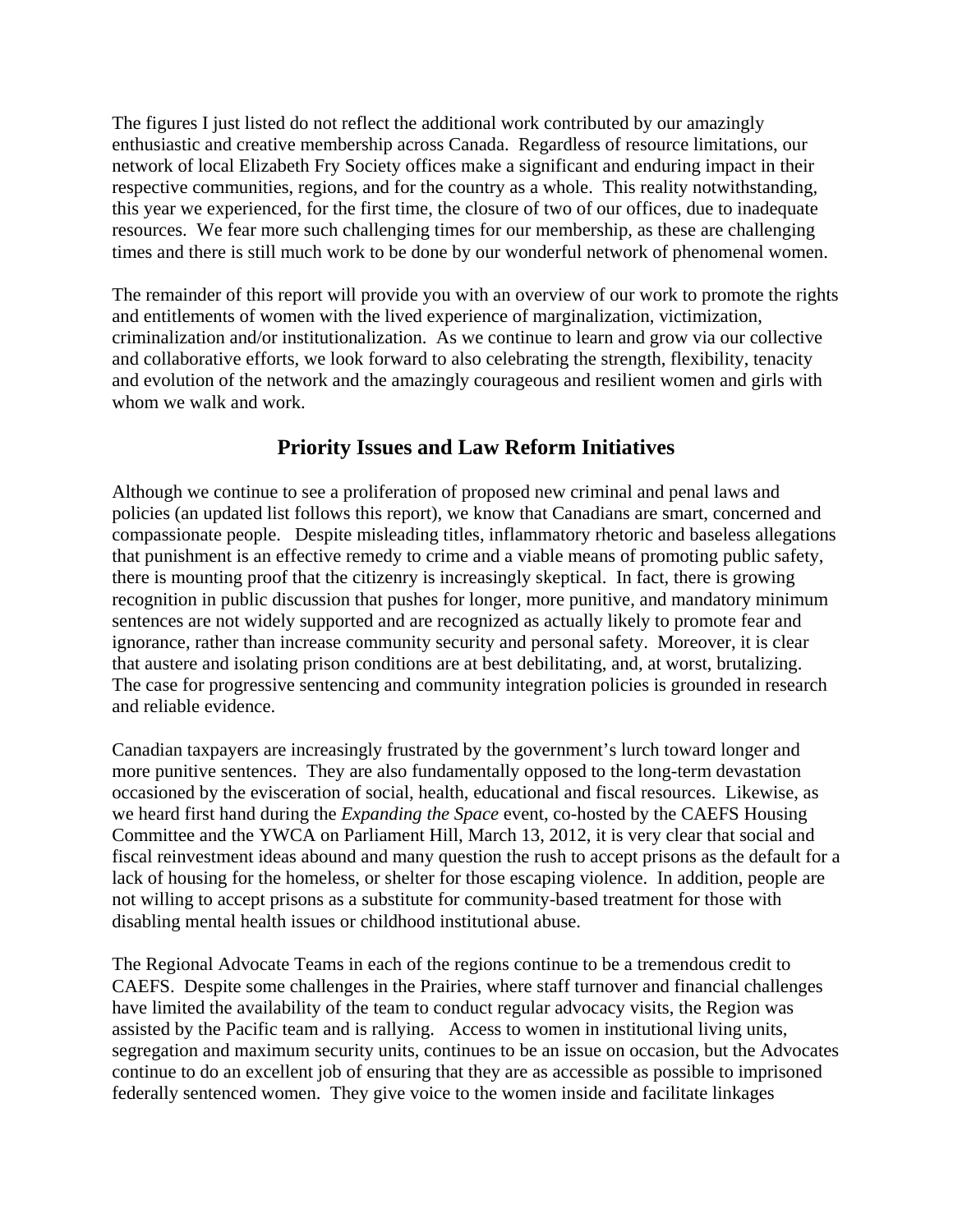between women and our membership, as well as other community supports and resources. Overcrowding and the current legislative and policy climate, as well as the myriad issues related to these growing problems, continue to pose the most significant obstacles to our progress.

Our work with the International Human Rights Program, University of Toronto, Faculty of Law, regarding international human rights protections and enforcement mechanisms for prisoners with disabling mental health issues, resulted in the release of their preliminary assessment. Entitled, *Cruel, Inhuman and Degrading? Canada's treatment of federallysentenced women with mental health issues,* the report was submitted to the Canadian Human Rights Commission in support of the outstanding complaints of women, as well as to the United Nations for consideration in their review of Canada's record vis-à-vis the Convention Against Torture. In addition to the other conventions which CAEFS has invoked to argue for greater accountability and appropriate interventions for women, we are also examining the manner in which we might utilize the Convention on the Rights of Persons with Disabilities. We may wish to submit a Shadow Report to the UN Committee on the Rights of Persons with Disabilities when Canada reports in 2013. The Native Women's Association of Canada and the DisAbled Women's Network of Canada have indicated that, in addition to supporting the complaints of the women and CAEFS to the Canadian Human Rights Commission, they also wish to continue to collaborate with us on the UN matters.

We will also continue our work, in coalition and collaboration with other equality seeking groups, to approach the United Nations with concerns about the manner in which Canada is increasingly making legislative, policy and fiscal decisions that are exacerbating the marginalization, victimization, criminalization and imprisonment of women, poor people, racialized people – especially our Indigenous sisters, and those with disabling mental health issues. We have also reiterated our requests to the UN to call upon Canada to establish external, independent correctional oversight and redress mechanisms that are comprehensive and accessible.

Committees examining Canada's record with respect to human rights, women's rights, prisoners' rights, civil and political rights, as well as disability, torture and children's rights, have already voiced their clear and cogent denunciation of the policies and procedures in the federal and youth prison systems which results in the over-classification, segregation and disciplining of women and girls, as well as the discriminatory treatment of racialized and disabled women.

Canada used to have an enviable reputation when it came to protecting and promoting human rights throughout the world. We will continue to encourage the Canadian public to ensure that our Government works to regain that reputation, starting with a renewed commitment to respecting and upholding human and Charter protected rights for all Canadians, regardless of their sex, race, ability, sexual orientation or politics.

#### Concluding Comments

The rise of the Occupy movement and of young people, and so many others in solidarity, help us commence this year with great hope. Although our trepidation persists, knowing that the prisons for women are over-crowded – visiting and interview rooms are being used to house women,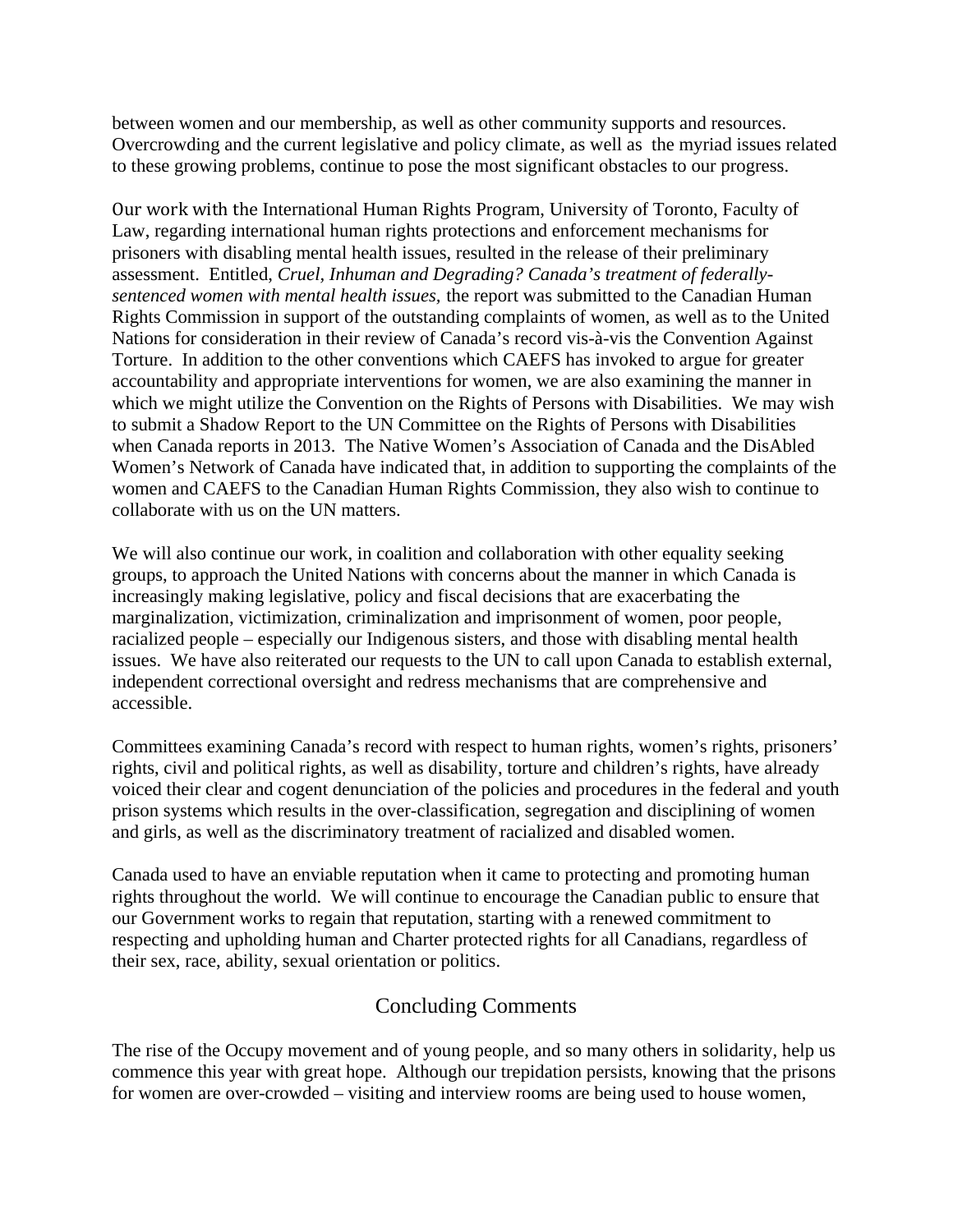maximum security cells are being double bunked – and we face the implementation of the omnibus crime bill and all the other regressive policy and legislative reforms looms, we remain optimistically committed to working on an ever-evolving agenda for equality and justice.

We also remain in awe of the courage, tenacity and resilience of the marginalized, victimized, criminalized and institutionalized women with and on behalf of whom we work. In addition, despite the many challenges of these times, we continue to enjoy what must be some of the most committed, creative and amazingly enthusiastic staff, volunteers and Boards of Directors amongst our membership. Thank you for continuing to enliven my interest and enthusiasm for this work. I remain in awe of your incredible compassion, energy and resourcefulness.

I am especially appreciative of the wonderful team of women from across the country, who volunteer their valuable expertise, energy and time to lead this organization and form the Board of Directors of the Canadian Association of Elizabeth Fry Societies. Your opinions, expertise and experience are invaluable; and you provide visionary, compassionate and intelligent leadership for our organization.

It remains my tremendous privilege to work with and for all of you.

Krate

Kim Pate Executive Director Canadian Association of Elizabeth Fry Societies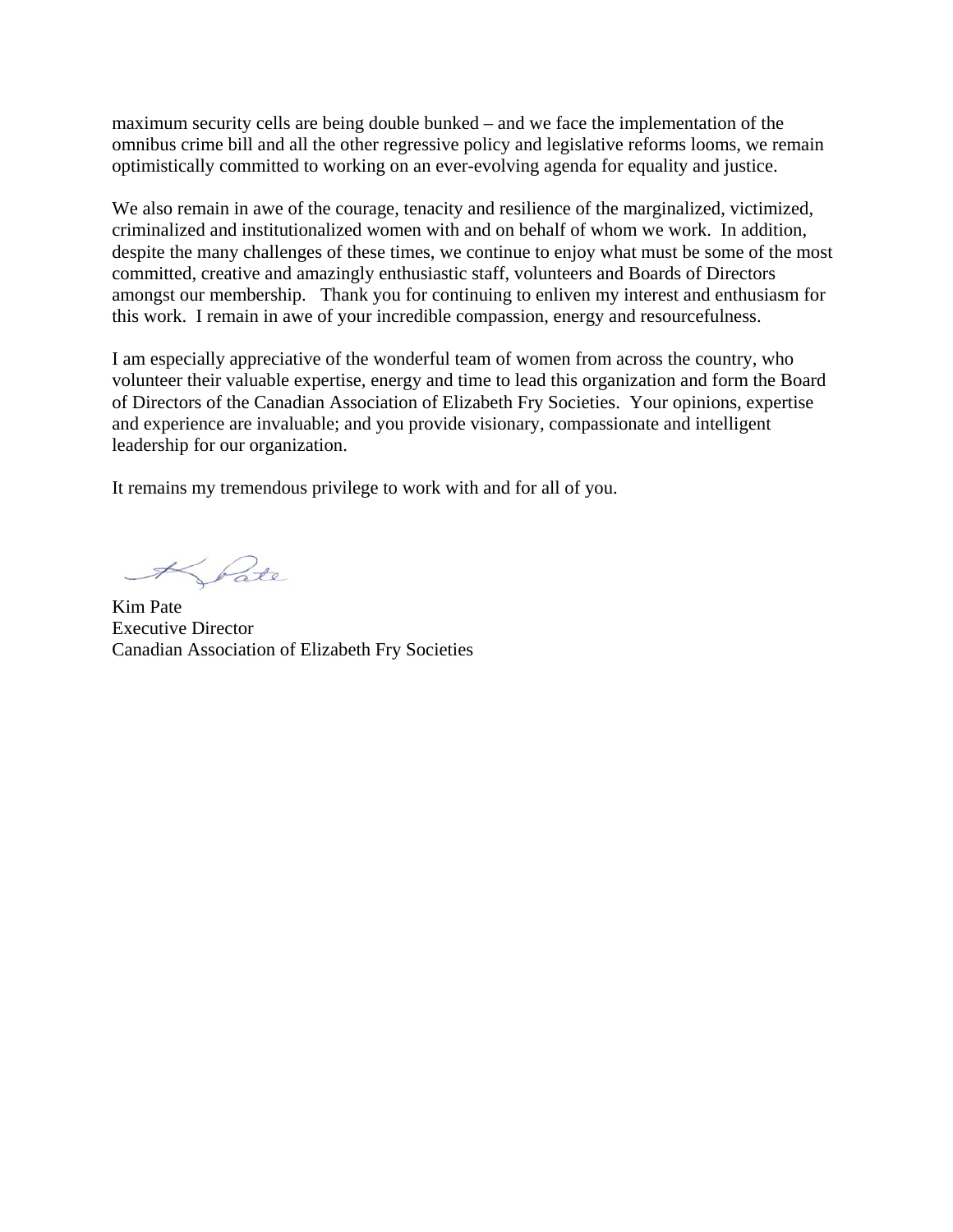#### **UPDATE: FEDERAL CRIMINAL JUSTICE LEGISLATION**

### **Friday, May 18, 2012**

#### **In Order of Latest Activity Date**

#### **S-9 -** *An Act to amend the Criminal Code (Nuclear Terrorism Act)*

Sponsor: [Leader of the Government in the Senate](http://www.parl.gc.ca/Parlinfo/Files/Parliamentarian.aspx?Item=d21687fd-9452-4d14-99c8-5f15ef816e76&Language=E&Section=FederalExperience) 

Last Stage Completed: Second Reading in the Senate and referral to the [Special Senate](http://www.parl.gc.ca/sencommitteebusiness/CommitteeHome.aspx?comm_id=612&Parl=41&Ses=1&Language=E)  [Committee on Anti-terrorism](http://www.parl.gc.ca/sencommitteebusiness/CommitteeHome.aspx?comm_id=612&Parl=41&Ses=1&Language=E) (2012-05-17)

This enactment amends the *Criminal Code* to create four new offences relating to nuclear terrorism in order to implement the Amendment to the Convention on the Physical Protection of Nuclear Material and the International Convention for the Suppression of Acts of Nuclear Terrorism.

#### **C-316** *- An Act to amend the Employment Insurance Act (incarceration)*

Sponsor: [Richard Harris \(CPC, Cariboo—Prince George\)](http://www.parl.gc.ca/Parlinfo/Files/Parliamentarian.aspx?Item=63427584-4218-4484-ad50-0c202daf6ac6&Language=E&Section=FederalExperience)

Last Stage Completed: First Reading in the Senate (2012-05-17)

This enactment repeals the provisions of the *Employment Insurance Act* that allow for qualifying periods and benefit periods to be extended as the result of time spent by the claimant in a jail, penitentiary or other similar institution.

#### **C-310** *- An Act to amend the Criminal Code (trafficking in persons)*

Sponsor: [Joy Smith \(CPC, Kildonan—St. Paul\)](http://www.parl.gc.ca/Parlinfo/Files/Parliamentarian.aspx?Item=9afd15e3-d6df-4779-ba0f-5a305ebb77b5&Language=E&Section=FederalExperience) 

Last Stage Completed: Second Reading in the Senate and referral to the Standing Committee on Legal and Constitutional Affairs (2012-05-15)

This enactment amends the *Criminal Code* to add the offence of trafficking in persons to the offences committed outside Canada for which Canadian citizens or permanent residents may be prosecuted in Canada. It also amends the Act to add factors that the Court may consider when determining what constitutes exploitation.

#### **C-350 -** *An Act to amend the Corrections and Conditional Release Act (accountability of offenders)*

Sponsor: [Guy Lauzon \(CPC, Stormont—Dundas—South Glengarry\)](http://www.parl.gc.ca/Parlinfo/Files/Parliamentarian.aspx?Item=07efb925-e6f4-4f2a-bd9f-bd5b0a297a8d&Language=E&Section=FederalExperience)

Last Stage Completed: Second Reading and Referral to Committee in the House of Commons (2012-03-28), Committee report presented (2012-05-14).

Placed in the order of precedence in substitution of C-292 — November 17, 2011 This enactment amends the *Corrections and Conditional Release Act* to provide that any

monetary amount awarded to an offender pursuant to a legal action or proceeding against Her Majesty in right of Canada be paid to victims and other designated beneficiaries.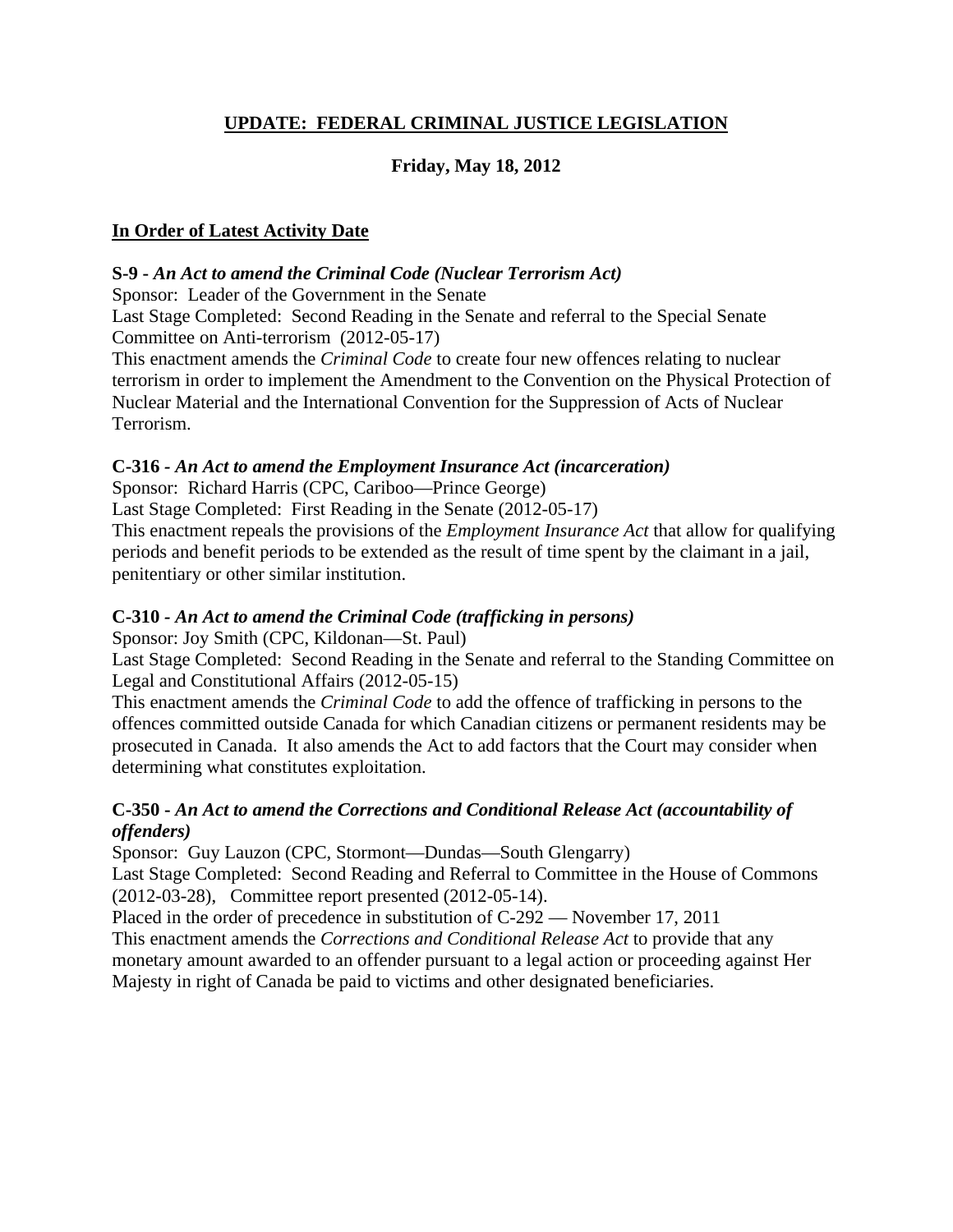#### **C-309** *- An Act to amend the Criminal Code (concealment of identity) (Preventing Persons from Concealing Their Identity during Riots and Unlawful Assemblies Act)*

Sponsor: [Blake Richards \(CPC, Wild Rose\)](http://www.parl.gc.ca/Parlinfo/Files/Parliamentarian.aspx?Item=62bfd797-8d32-425b-91b1-1422ca16694f&Language=E&Section=FederalExperience)

Last Stage Completed: Second Reading and Referral to Committee in the House of Commons (2012-02-15), Committee report presented (2012-05-14).

This enactment amends the *Criminal Code* to make it an offence to wear a mask or other disguise to conceal one's identity while taking part in a riot or an unlawful assembly (5-year maximum).

#### **C-394 -** *An Act to amend the Criminal Code and the National Defence Act (criminal organization recruitment)*

Sponsor: [Parm Gill \(CPC, Brampton—Springdale\)](http://www.parl.gc.ca/Parlinfo/Files/Parliamentarian.aspx?Item=3427307a-a672-4e3a-bd69-7698399cbc86&Language=E&Section=FederalExperience)

Last Stage Completed: Second Reading, [2012-05-01.](http://www.parl.gc.ca/HousePublications/Publication.aspx?Pub=Hansard&Doc=114&Parl=41&Ses=1&Language=E&Mode=1) 

This enactment amends the *Criminal Code* to make it an offence to recruit, solicit, encourage or invite a person to join a criminal organization. It establishes a penalty for that offence and a more severe penalty for the recruitment of persons who are under 18 years of age. This enactment also makes a related amendment to the *National Defence Act*.

#### **C-293** *- An Act to amend the Corrections and Conditional Release Act (vexatious complainants)*

Sponsor: [Roxanne James \(CPC, Scarborough Centre\)](http://www.parl.gc.ca/Parlinfo/Files/Parliamentarian.aspx?Item=7e517cde-1b3a-46c1-afdb-4ddddeec7b81&Language=E&Section=FederalExperience) 

Last Stage Completed: Committee Report (House of Commons) presented [\(2012-04-30\)](http://www.parl.gc.ca/CommitteeBusiness/ReportsResponses.aspx?Cmte=SECU&Mode=1&Parl=41&Ses=1&Stac=6866593&Language=E)  This enactment amends the *Corrections and Conditional Release Act* to allow the Commissioner to designate an offender as a "vexatious complainant" when the offender files multiple complaints or grievances that are ordinarily of a vexatious or frivolous nature or not made in good faith.

## *C-36 - An Act to amend the Criminal Code (elder abuse)*

### *(Protecting Canada's Seniors Act)*

Sponsor: [Minister of Justice](http://www.parl.gc.ca/Parlinfo/Files/Parliamentarian.aspx?Item=b42374fa-e181-4337-93e9-2a5c41eb5d1e&Language=E&Section=FederalExperience)

Last Stage Completed: Second Reading, Chamber Sitting: 112, [2012-04-27](http://www.parl.gc.ca/HousePublications/Publication.aspx?Pub=Hansard&Doc=112&Parl=41&Ses=1&Language=E&Mode=1)  This enactment amends the *Criminal Code* to add vulnerability due to age as an aggravating circumstance for sentencing purposes.

#### **C-37 -** *An Act to amend the Criminal Code (Increasing Offenders' Accountability for Victims Act)*

Sponsor: [Minister of Justice](http://www.parl.gc.ca/Parlinfo/Files/Parliamentarian.aspx?Item=b42374fa-e181-4337-93e9-2a5c41eb5d1e&Language=E&Section=FederalExperience) 

Last Stage Completed: Introduction and First Reading in the House of Commons (2012-04-24) This enactment amends the *Criminal Code* to change the rules concerning victim surcharges.

## **C-217** *- An Act to amend the Criminal Code (mischief relating to war memorials)*

Sponsor: [David Tilson \(CPC, Dufferin—Caledon\)](http://www.parl.gc.ca/Parlinfo/Files/Parliamentarian.aspx?Item=ed1028ae-42dc-4294-9b39-4c5daff5fc74&Language=E&Section=FederalExperience) 

Last Stage Completed: Committee Report (House of Commons) presented [\(2012-04-04\)](http://www.parl.gc.ca/CommitteeBusiness/ReportsResponses.aspx?Cmte=SECU&Mode=1&Parl=41&Ses=1&Stac=6866593&Language=E)  This enactment amends the *Criminal Code* to provide for the offence of committing mischief in relation to a war memorial or cenotaph (5-year maximum).